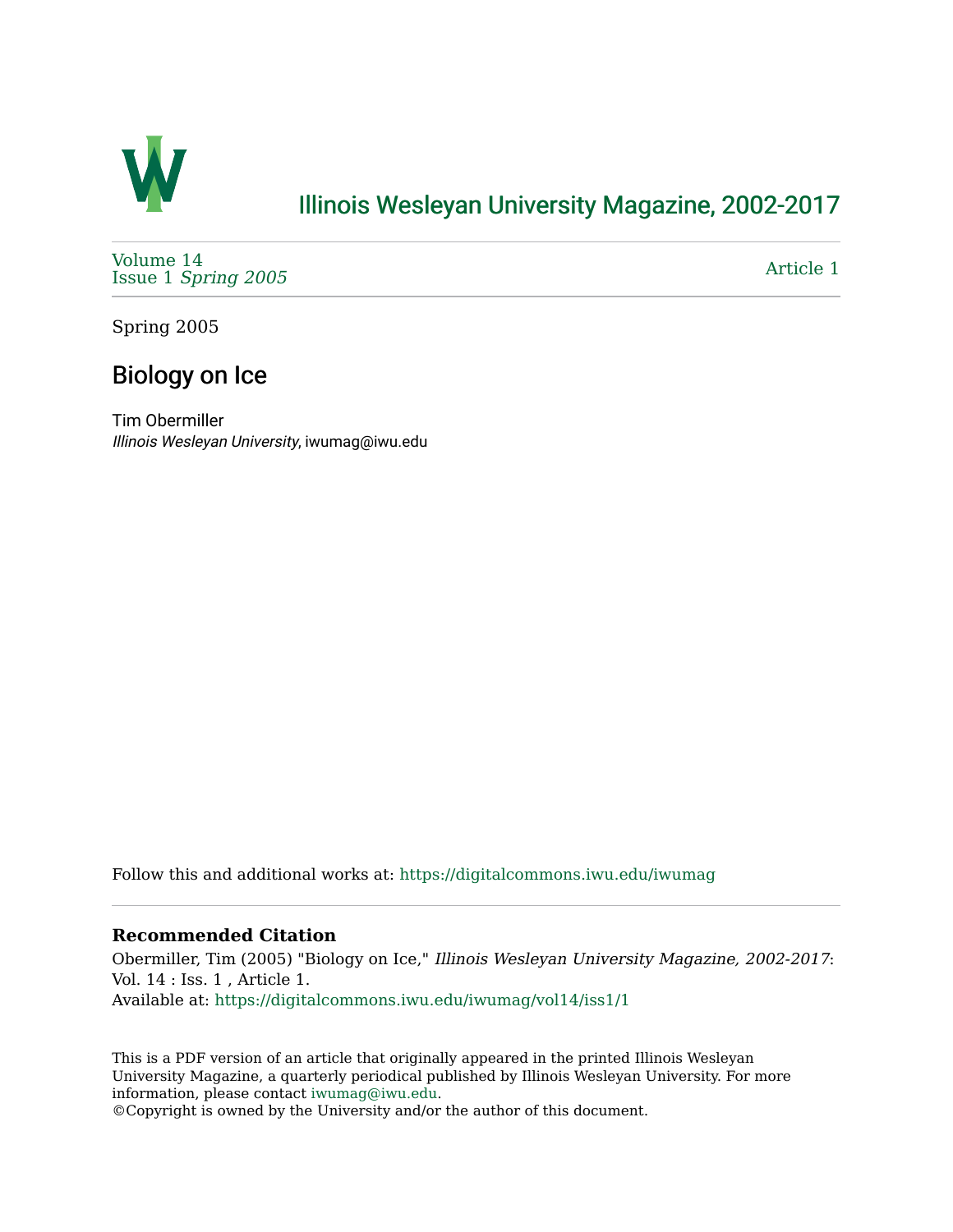

**Two Illinois Wesleyan scientists traveled to Antarctica in search of life. What they found surprised even them.** 

## **By Tim Obermiller**

Antarctica — the glacial continent surrounding the Earth's South Pole known for its remote and hostile environments — might seem like an unlikely destination for two biologists intent on studying the processes of life. But when Illinois Wesleyan biology professors Elizabeth ("Susie") Balser and Will Jaeckle were invited to join a four-week research voyage to the planet's last vast wilderness, they eagerly accepted.

On Nov. 23, the National Science Foundation-funded research cruise aboard the *R/V Laurence M. Gould* departed from Punta Arenas, Chile. In the month that followed, Balser, Jaeckle, and other scientists onboard relished the rare opportunity to collect and study the invertebrates — animals without backbones — that thrive in the cold but nutrient-rich waters surrounding Antarctica.

Compared to the millions of years those creatures have had to adapt to the extremes of the Antarctic environment, Balser and Jaeckle had just a few days to adjust as temperatures plummeted and the



Jaeckle and Balser enjoy a respite from a snowstorm that reduced visibility to less than 10 feet as they hiked to the top of the glacier on Anvers Island (Photo by Ken Halanych)

seas grew rough. The Illinois Wesleyan scientists also had to get used to a demanding schedule, working two four-hour shifts each day collecting and examining specimens for the expedition's main scientific project and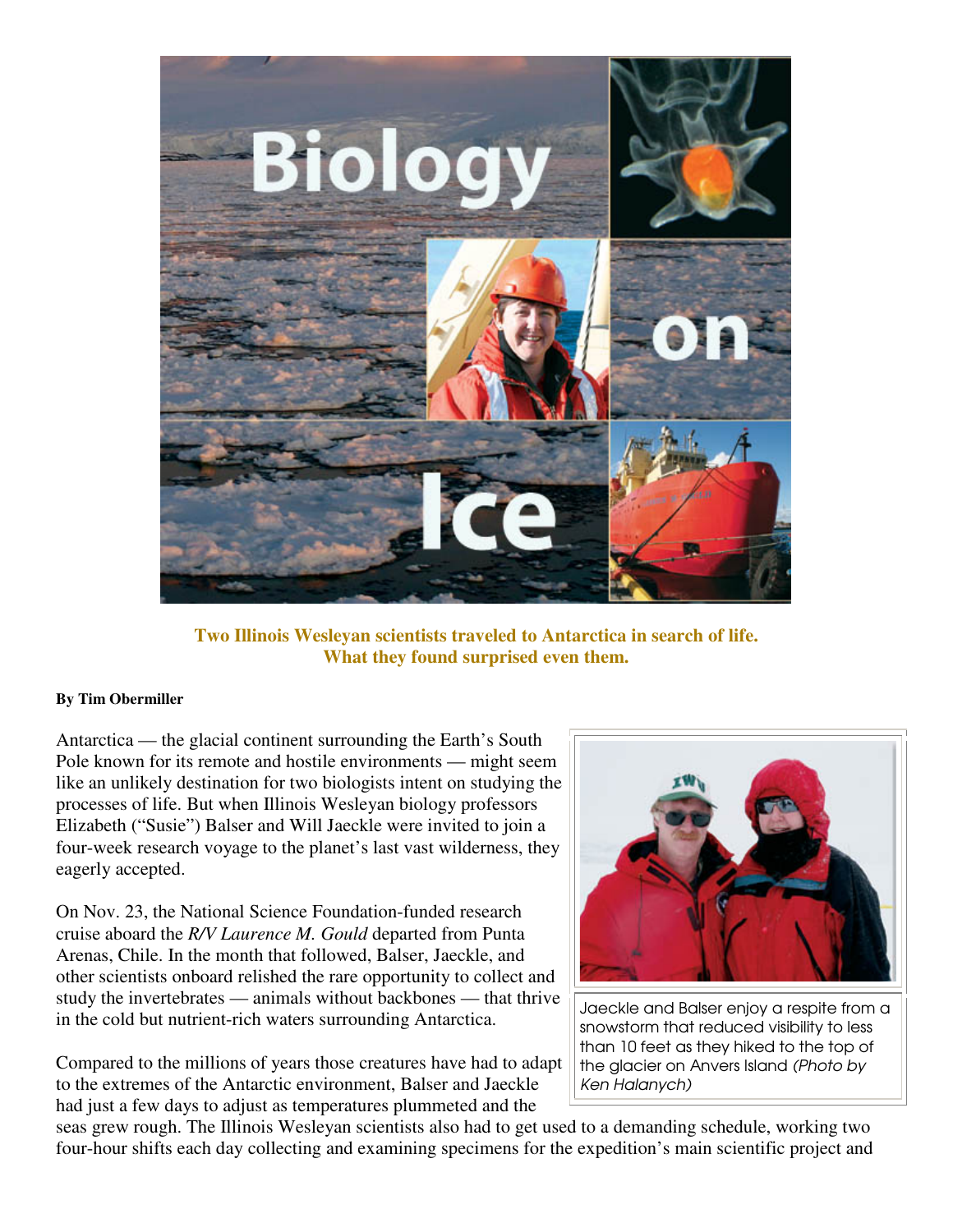then spending another eight hours daily pursuing their own individual research. By midnight, they would crawl into their bunk beds in the small cabin they shared, only to start again at 6 the next morning.

"We were so busy that I don't think it was until very late in the trip that most people realized we're a married couple," said Balser. That doesn't mean their journey was without its enjoyable moments, many of which Jaeckle and Balser described in daily journal entries posted on the University's Web site (the sidebar story on page 28 contains excerpts from this journal). Chief among those pleasures, aside from the appetizing meals served in the ship's galley, was the chance to witness firsthand one of the world's last truly unspoiled refuges. Because it was summer in the Southern Hemisphere, the weather was relatively mild for much of the journey, and when they could spare a minute or two, Balser and Jaeckle would stand on the second-level deck to photograph and soak in the panorama of pristine beauty.



The picturesque Neumayer Channel between Anvers and Wiencke Islands (Photo by E. Balser)

"The scenery in this region of Antarctica is striking, yet none of our photographs correctly capture the beauty of this junction between land and sea," Jaeckle wrote in his journals. "One loses all sense of distance and scale here — what seems a stone's throw away may be five miles distant. The mountain tops that are clearly small (by absolute, not Illinois standards) actually rise several thousand feet above sea level. It's easy to feel small in Antarctica."

While the scenery was fabulous, Balser and Jaeckle came for the science. As part of a team led by Ken Halanych of Auburn University and Rudi Scheltema of the Woods Hole Oceanographic Institution, the biologists investigated animal populations in waters that extended from the southern tip of South America down to below the Antarctic Circle. Thirtymillion years ago, the two continents separated, and water

gradually began flowing all the way around Antarctica in strong currents. The bottom-dwelling organisms living in Antarctica's coastal waters became isolated and over time evolved into a new "local" fauna that includes species which exist nowhere else in the world.

Yet, despite the "genetic drift" one would expect when members of a common species become physically isolated from each other over millions of years, scientists have also detected some surprisingly close similarities between some marine animals — such as mud-dwelling sea worms and echinoderms (sea stars and brittle stars) — living off both the South American and Antarctic coasts. It appeared those animals had somehow maintained "contact" with one another, but how?

One theory is that the tiny developmental forms, called larvae, of these species were being passively carried for long distances by ocean currents. It is a phenomenon observed in tropical ocean waters, but in this case larvae would be moving across the Drake Passage — a deep, narrow channel between the southern tip of Argentina and the northern coast of Antarctica known for having some of the roughest sea weather on the planet. During their trip, Jaeckle and Balser helped conduct numerous samplings of waters in the Drake Passage to find larvae, and also dredged samples from the sea bottom of adult specimens, both in coastal areas of eastern Argentina and in icy waters surrounding the Antarctic Peninsula. These samples will be genetically tested in U.S. labs. If scientists find a DNA match between the adult species on either coast and the "water babies" floating on the currents in-between, then larval dispersal across the passage could be considered the most likely reason for the commonality.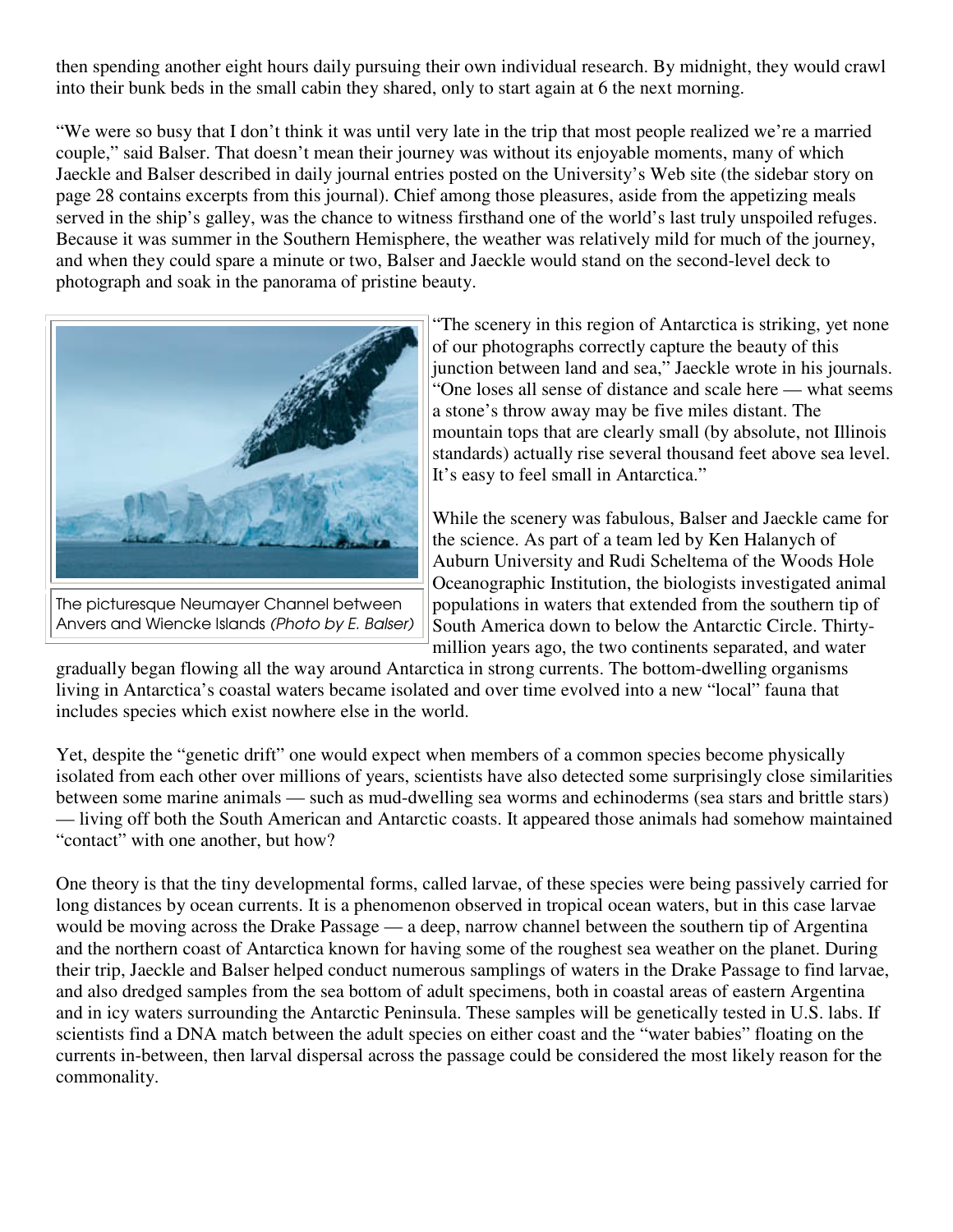A main task of the research expedition was to gather enough samples to clearly establish this link. "Finding larvae that are at most a few millimeters in length in such a volume of water is challenging," said Balser. "We increase our odds of collecting larvae by filtering large volumes, actually millions of gallons, of water through a net with a mesh size small enough to capture the animals, but large enough to allow water to pass — thus concentrating the animals in our samples."

One innovation that Balser and Jaeckle had used on previous trips proved highly effective when sampling waters in the Drake Passage. While the most common technique is to drag the net through the water at speeds of one to three knots, the Illinois Wesleyan scientists suggested that better quality samples could be obtained while the vessel drifted upon the wind and ocean currents at much slower speeds. The



Collections of bottom-dwelling invertebrates were made with dredges such as the epibenthic sled (above) that is lowered onto the ship's deck. (Photo by E. Balser)

advantage of these "drift tows" was clear, Jaeckle explained, when you consider the fragile compositions of the invertebrate larvae they were trying to capture. "You might think of their bodies as being made of Jell-O, and you might be able to predict what happens to these larval forms when they are collected using a fast-traveling net."

Because the species they were looking for were not visible with the naked eye, microscopes were used to sift through the dense muck of other types of zooplankton and phytoplankton (plant-like cells) that made up the bulk of these samples to find the larvae and other animals. It was a time-consuming, painstaking process. As Jaeckle wrote in one of the daily journal entries, "The greatest challenge to success is the continuous vibration of the (ship). Imagine trying to take a picture of an animal that sits atop a washing machine during the spin cycle. Acquiring an acceptable image is difficult" — but necessary, in order to sort them by categories and then preserve them for more detailed study back home.

The retrieval technique was different for the bottom-dwelling adults that were sampled from coastal waters, but just as challenging. "To collect animals from the sea floor we drag a trawl net over the bottom, much the same way that bottom fish like flounder are caught," Balser explained. Sorting through the net — often full of rocks and sand — also took several hours for each sample but yielded an astonishing diversity of specimens. As Balser wrote in the journal, "Every sample brings the anticipation of discovery — fuel for the curiosity that pulled (and continues to pull) humans to this land of frozen blue ice and jagged, rocky mountains."

Among the expedition's more unusual finds were several specimens of a small, shell-less "winged" snail with features which may indicate that it is holoplanktonic, living its entire life in the water column. Jaeckle called the find "a bit of a mystery," adding that more extensive study of the creature would be an ideal research project for Illinois Wesleyan biology students.

Jaeckle was also successful in his attempt to find and study live samples of invertebrate larvae — including sea star echinoderms and ribbon worms — as part of his ongoing research in how such species transport nutrients to all parts of their bodies. Because the specimens he collected are much larger and live longer than their counterparts in warmer climates, Jaeckle anticipates that their metabolic processes will be easier to detect.